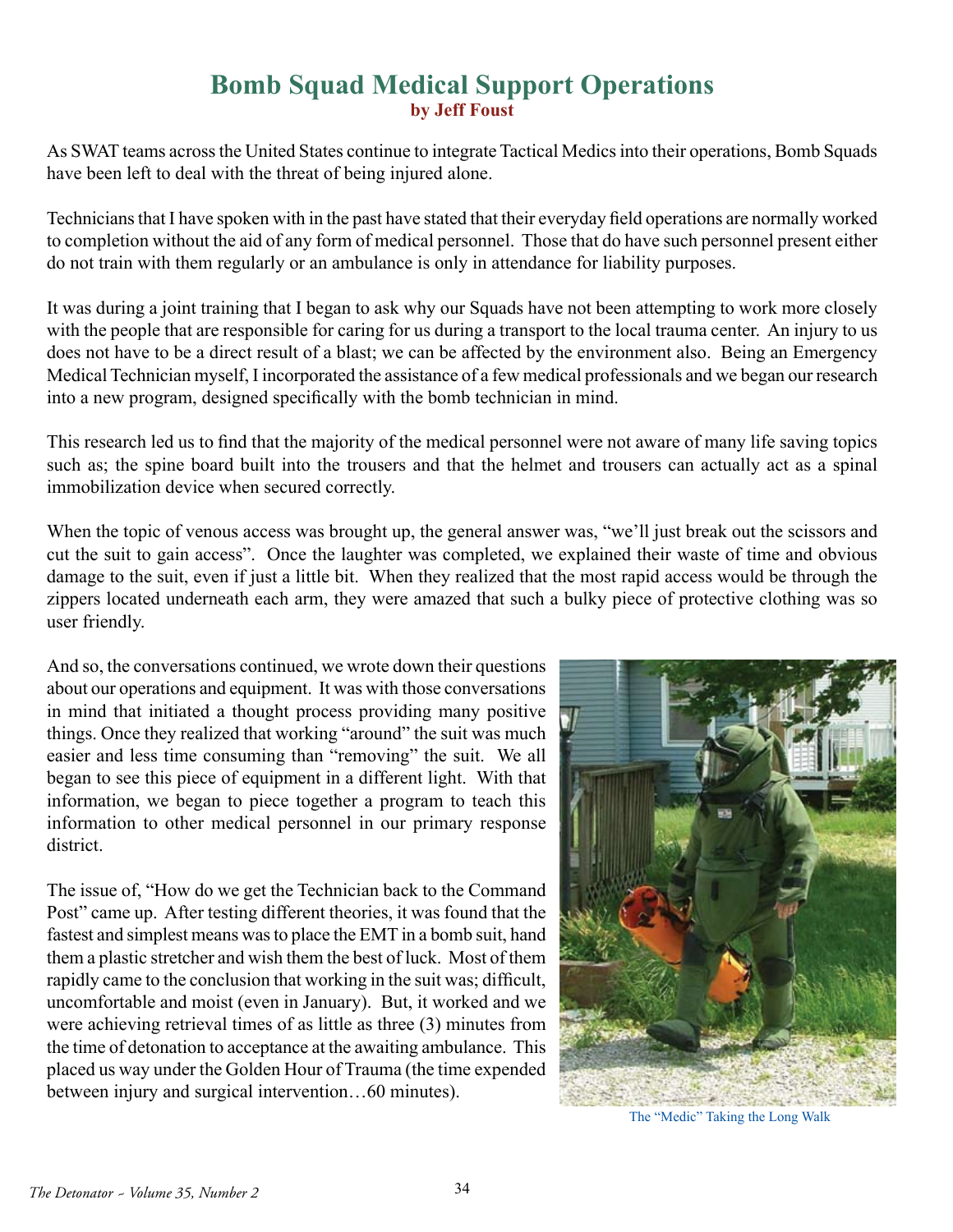That was it then, we had found our "Basic" retrieval system. The EMT would walk the retrieval sled to the victim, package them and drag them back to the awaiting ambulance. This was very taxing on the EMT so, the brainstorming began and the idea of an "Extraction Team" method and "Rope Assist" method were developed.



Team Training on the "Extraction Team" Method

The Extraction Team would be dressed in SWAT gear (with or without weapons) and accompany the suited EMT up to half the distance and stage, awaiting the return of the victim. Once the EMT returned, two members would take the sled and rapidly return to the awaiting ambulance. The third member would stay with the suited EMT, ensuring their safety and gathering intel on the victim.

The Rope Assist was accomplished by simply attaching a rope to the sled and the members at the Command Post would provide the strength to pull the victim after the suited EMT had packaged and signaled the readiness of the return.

These different forms of retrieval lessened time on target for the EMT, faster retrievals and provided other options depending on the operating environment. All of these methods, including the classroom portion took well over a year to design, test, test again and then finalize. We came to the conclusion that even though our, "Basic" method was difficult to complete on dry ground it was still necessary to the course as a minimum standard of completion, this covered all of the "what if's."

With these tasks in mind and the classroom completed, we offered our first course to the fire department that has been working with us since the inception of this idea. We had twelve students in attendance and their certification levels ranged from basic EMT's with the Southwest Fire District to Paramedics from the Three Rivers Ambulance Authority.

*continued on Page 38*

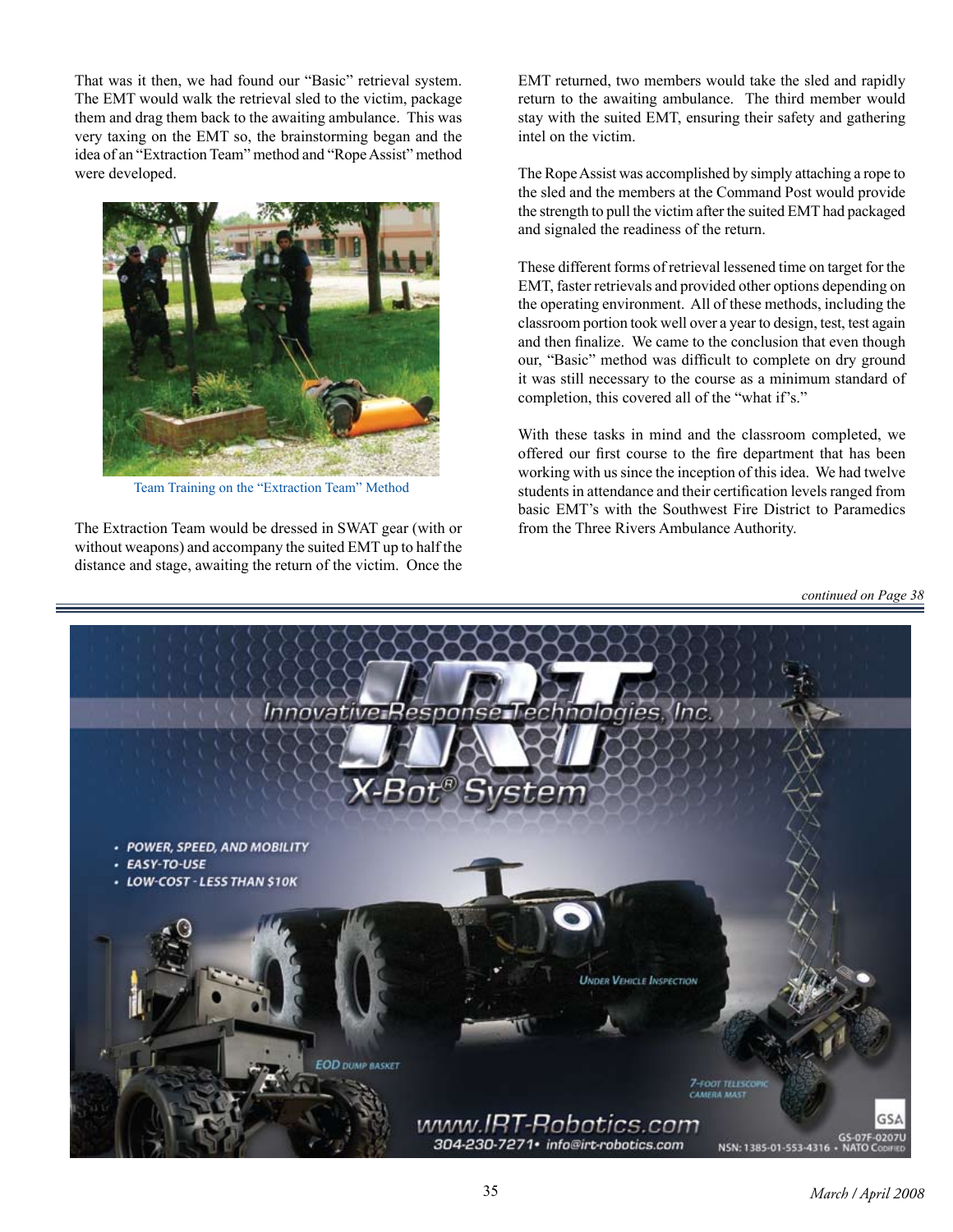During the classroom each student was exposed to: Medical Team Operations, Explosive Recognition, Explosive Theory and how it relates to Blast Trauma, Blast Trauma and Tactical Combat Casualty Care, Tools and Equipment and finally, Retrieval Techniques. This was all wrapped up into a thirtytwo hour course.

Now, before some of you jump out of your chairs, screaming that we are "giving away trade secrets", I want you all to know that all information that pertained to the Explosives and Explosive Theory section was provided at a minimal level. We even left those sections out of print for the student manual. Basically, you would receive the same level of information if you read the Anarchist Cookbook. We figured that it was easier to explain how to recognize a secondary before they set it off in the field during retrieval efforts.

The Tools and Equipment section was taught in the frame of mind for safety reasons, e.g.…"do not walk in front of the PAN", safe separation distances and x-ray distances. To sum it up, September 11th left us in a different light and since the inception of the internet; we have lost some of our "dark art."

Seeing as how this information should not be passed out to just everyone, we copyrighted the course, its information and the retrieval methods. We were not intending to be selfish, just well aware of the student that attends a course and then returns back to their department, teaching the information incorrectly. Stupid stunts like that normally end up in injury or worse and I want no part of that.



The "Medic" Performing an Assessment and Preparing for the Retrieval

What we have found is that all of the students that have attended the courses; gained a new found respect for Bomb Technicians and have now integrated themselves into being an assistant at most of our scenes. They have become familiar with the equipment, terminology and actually act as our second set of eyes when arriving at the incident.

Taking into consideration the bombings overseas, our responding ambulance personnel have performed secondary searches around the Command Post, which is a step above how we normally operate. Even during their daily duties, they are more alert of their surroundings. The car bombing in London last year, where ambulance personnel actually discovered the device, proves that by all emergency personnel being aware of their surroundings, terrorism attempts can be thwarted.

However, there were two issues found after the courses. First, the medical personnel were concerned that their responsible Bomb Squads would not support such an operation and that they would never be utilized, thereby resulting in a wasted class.



The Team Discussing Equipment Load Out for the Scenario

Secondly, the differences in equipment would leave them useless to assist the Squad on the scene. However, it is with great hope that with this course and the aggressive cooperation between the training officers of the Bomb Squads and the responding medical agency, these issues can be resolved. Training together is a great way to work out issues beforehand and if your squad has certain limitations that are different than ours that is the time to explain them.

We offer this course both in my area and across the United States. One thing that we require is the utilization of the equipment of their current Bomb Squad. This ensures that the Bomb Squad Commander is involved, the medical personnel are actually using the equipment in training that they will be using on the scene and issues are resolved prior to course completion. We even suggest different equipment to be more "retrieval friendly."

A cooperative grant can normally achieve the desired results of "retrieval friendly gear" and remember EMS and Fire Departments have the availability of more grants than Law Enforcement Bomb Technicians will ever see in their careers. I am not saying that we mislead them into acquiring gear for us, but working together to achieve a common goal. Remember, what they buy in the form of protective gear also helps us in the end.

I have heard the statement, "When was the last time a Bomb Technician was killed on a bombing in the United States." My answer to this is simple, "Not including September 11th, 2001?